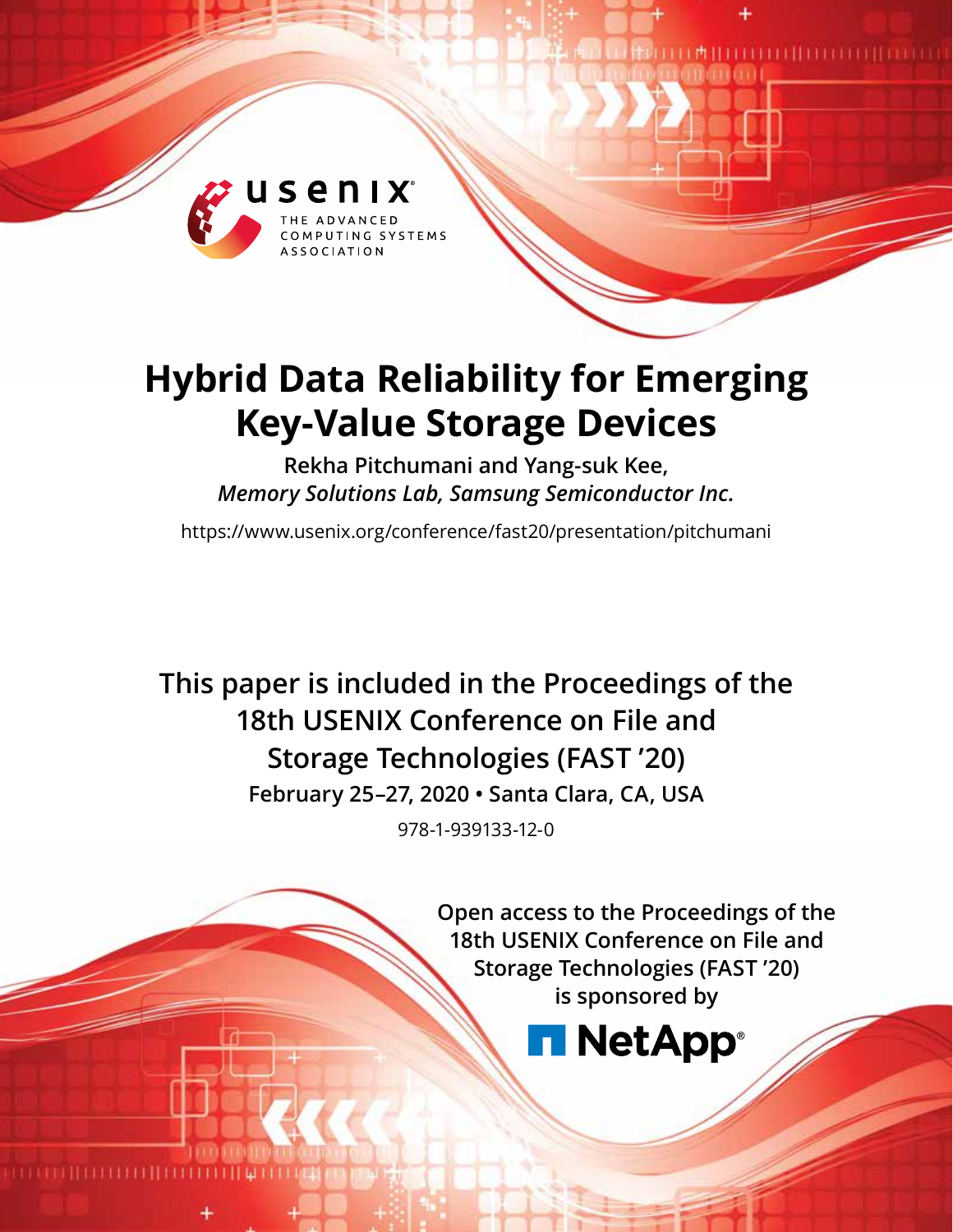# Hybrid Data Reliability for Emerging Key-Value Storage Devices

Rekha Pitchumani *Memory Solutions Lab Samsung Semiconductor Inc.*

Yang-suk Kee *Memory Solutions Lab Samsung Semiconductor Inc.*

#### Abstract

Rapid growth in data storage technologies created the modern data-driven world. Modern workloads and application have influenced the evolution of storage devices from simple block devices to more intelligent object devices. Emerging, nextgeneration Key-Value (KV) storage devices allow storage and retrieval of variable-length user data directly onto the devices and can be addressed by user-desired variable-length keys. Traditional reliability schemes for multiple block storage devices, such as Redundant Array of Independent Disks (RAID), have been around for a long time and used by most systems with multiple devices.

Now, the question arises as to what an equivalent for such emerging object devices would look like, and how it would compare against the traditional mechanism. In this paper, we present Key-Value Multi-Device (KVMD), a hybrid data reliability manager that employs a variety of reliability techniques with different trade-offs, for key-value devices. We present three reliability techniques suitable for variable length values, and evaluate the hybrid data reliability mechanism employing these techniques using KV SSDs from Samsung. Our evaluation shows that, compared to Linux mdadm-based RAID throughput degradation for block devices, data reliability for KV devices can be achieved at a comparable or lower throughput degradation. In addition, the KV API enables much quicker rebuild and recovery of failed devices, and also allows for both hybrid reliability configuration set automatically based on, say, value sizes, and custom per-object reliability configuration for user data.

## 1 Introduction

Modern applications require a simpler, fast and flexible storage model than what the traditional relational databases and file systems offer, and key-value stores have emerged as the popular alternative and the backbone of many scalable storage systems [\[1–](#page-13-0)[3\]](#page-13-1). To meet the needs of such applications and to simplify the process of storing such user data even further (without added software bloat), modern storage devices have undergone a new key-value face-lift [\[4–](#page-13-2)[8\]](#page-13-3).

The Samsung Key-Value (KV) SSDs [\[4,](#page-13-2) [5\]](#page-13-4) have incorporated the key-value store logic with the NAND flash SSD firmware, and has adopted a key-value user interface, instead of the traditional block interface to store and retrieve user data. The commercial success and widespread adoption of devices such as these will be the first step towards more intelligent and smart storage devices. A practical issue in the adoption of these devices is the identification and evaluation of suitable data reliability techniques for data stored in these devices.

Traditional systems with multiple block storage devices employ fixed-length, block-based data reliability techniques to overcome data loss due to data corruptions and device failures, and Redundant Array of Independent Disks (RAID) [\[9\]](#page-13-5) has been the de-facto standard for these devices. KV devices, on the other hand, allows for the storage and retrieval of variable-length objects associated with variable-length user keys. Their storage semantics and as such, the data reliability techniques/recovery mechanisms are different from traditional block devices.

In this work, we address this need for a tailored data reliability solution for KV devices and present KVMD, a hybrid data reliability manager for such devices. KVMD is to KV devices as RAID is to block devices. We present four different configurable reliability techniques, all suitable for variable-length data addressed by variable-length keys, to be used in KVMD: *Hashing, Replication, Splitting* and *Packing*. These techniques serve as counterparts to the traditional RAID0, RAID1, and RAID6 architectures. We also present the different throughput, storage and reliability trade-offs of these mechanisms, enabling the users to make an informed decision.

In addition, we present three different modes of KVMD operation: a *standalone* mode, where the workload size and characteristics may remain more or less the same and is known beforehand to the user, and the user can choose a single reliability technique for all data, a *hybrid* mode, where the user can configure different reliability techniques for KVs with value sizes in different pre-configured ranges, and a *custom* mode, where the user can specify a reliability technique per KV pair and can be used in combination with either the standalone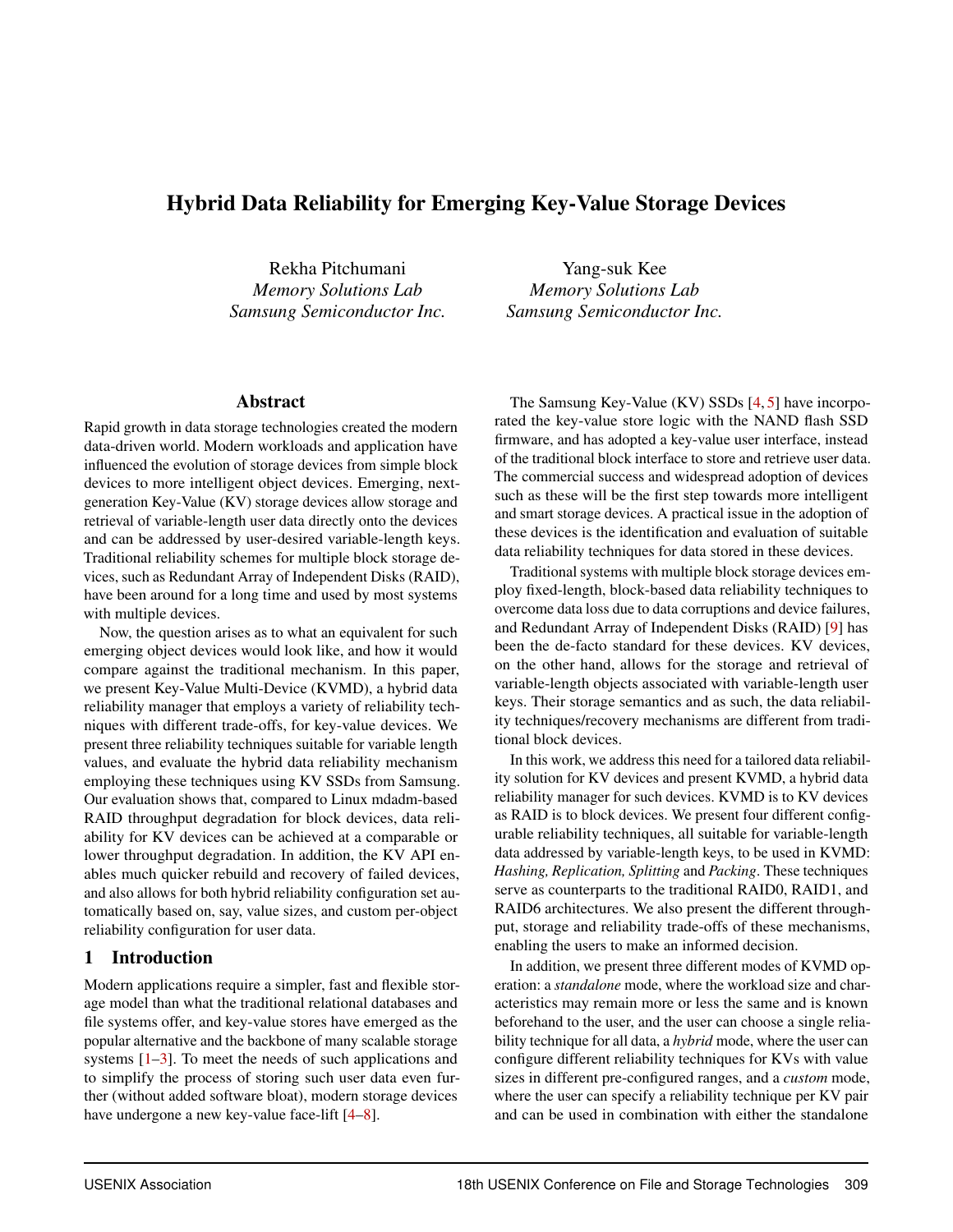mode or the hybrid mode.

We also evaluate the above individual techniques for different value sizes, in both the *standalone* and the *hybrid* mode (since *custom* mode is just a functional extension and the performance characteristics does not require a separate evaluation), using Samsung's NVMe Key-Value SSDs (KV SSDs). We show that, when compared to the Linux mdadmbased RAID throughput degradation for block devices, data reliability for KV devices can be achieved at a comparable or lower throughput degradation. KVMD, enabled by the flexible KV interface, also provides much quicker rebuild and recovery compared to Linux mdadm-based RAID. Finally, we conclude that, thanks to the flexible, modern device interface, KVMD for KV devices not only provides custom configuration convenience for the users, but is also either equivalent or superior to schemes for block devices in many ways.

### 2 Key-Value SSDs

Storage device technologies have undergone tremendous changes since the first disk drive was introduced several decades ago. Yet, the traditional random access block interface is still being used to access most modern storage devices, even the NAND flash SSDs, until recently. Here, we describe the enterprise grade NVMe Key-Value Solid State Drives from Samsung [\[4\]](#page-13-2).

<span id="page-2-0"></span>

Figure 1: Key-Value SSD IO path. Key Lookup logic is added to the device.

NAND flash density has grown tremendously over the years; internal parallelism and read/write bandwidth of the devices have improved drastically. In addition, a NAND flash memory cell can be read and programmed only in units of pages of size 8-32 KB, and a page can be programmed only after an erase, done in larger units of size 4-8 MB. To handle such device characteristics and manage the placement

<span id="page-2-1"></span>

| <b>API Kind</b> | APIs                                        |
|-----------------|---------------------------------------------|
| Device API      | kys [open/close] device,                    |
|                 | kvs_get_device_[info/capacity/utilization], |
|                 | kvs_get_[min/max]_[key/value]_length,       |
|                 | kvs_get_optimal_value_length                |
| Container API   | kvs_[create/delete/open/close]_container,   |
|                 | kvs_list_containers,                        |
|                 | kvs_get_container_info                      |
| Key-Value API   | kvs_[store/retrieve/delete]_tuple[_async],  |
|                 | kvs_get_tuple_info,                         |
|                 | kvs_exist_tuples[_async]                    |
| Iterator API    | kvs_[open/close]_iterator,                  |
|                 | kys iterator next asyncl                    |

Table 1: Samsung Key-Value SSD API

and retrieval of the host-addressable 4 KB logical blocks to the storage media, traditional NAND flash solid state drives already come equipped with very capable hardware and enhanced firmware.

The KV SSDs used for evaluation in this paper use the same hardware resources as those of their block SSD counterparts used for evaluation. The KV firmware is based on the block firmware and has modifications to support the storage, retrieval and cleanup of variable-length values and key. Whether the KV IO throughput matches the block IO throughput, or what the effects of increased hardware resources on KV IO throughput would be, are the topics for another paper altogether, and will not be discussed here for the sake of brevity.

Figure [1](#page-2-0) illustrates the major components in the IO path of a KV SSD. The Samsung KV-SSDs use the Non-Volatile Memory express (NVMe) interface protocol, developed for low-latency, high-performance non-volatile memory devices connected via PCIe. As seen in the figure, the variable-length KV pair is stored along with any internal metadata in the NAND flash page in a log-like manner, and the index stores the physical location/offset of this variable-length blob, instead of storing a fixed 4 KB data in a log-like manner and indexing the 4 KB block location. The firmware now also has hash-based key lookup logic instead of the traditional logical block number based lookup. In addition, the garbage collection logic is also equipped to deal with variable-length KV pair cleanup. Kang et al. [\[5\]](#page-13-4) describe the design and benefits of these devices in more detail.

User applications in the storage server can use the KV library API, and the KV library in turn talks to the KV SSD device driver to talk to the KV SSDs. The open-source KV-SSD host software package provides the KV API library and access to both a user-space and kernel device driver for the KV SSDs [\[10\]](#page-13-6). Samsung Key-Value SSD API is listed in Table [1](#page-2-1) and the detailed description of the API can be found in the KV API spec provided with the host software package.

As can be seen in the table, the API provides management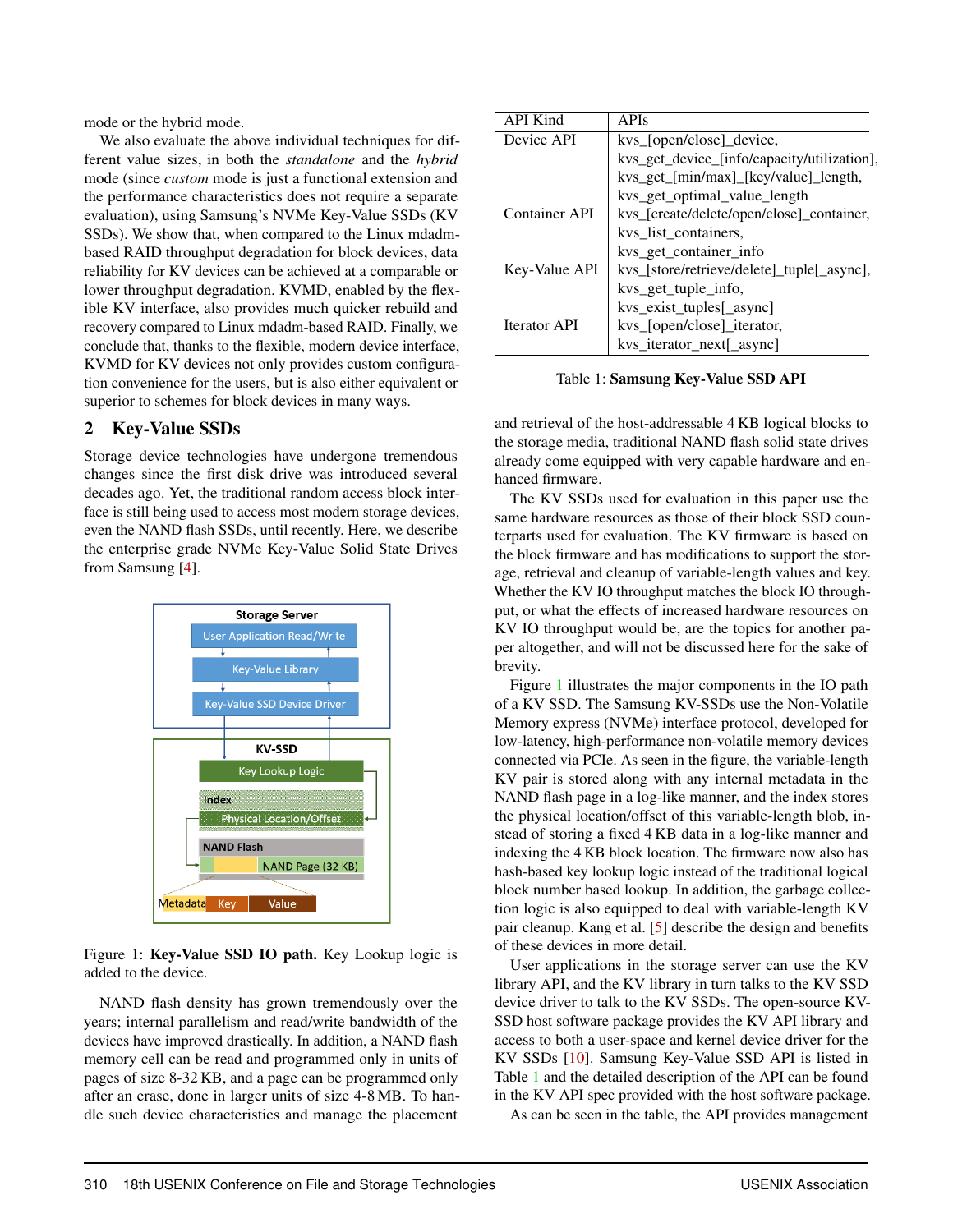calls to open/close a device and get information such as device capacity/utilization, min/max key and value lengths supported and optimal value length. The API also includes the concept of containers to group KV pairs. The KV API includes both asynchronous and synchronous calls to store, retrieve and delete KV pairs. Further, a user can get information about KV pair or check the existence of keys in the device. Finally, a user can open an iterator set on a predicate and can iterate over either key only or key and value in lexicographic key ordering.

# 3 KVMD Design

KVMD is a virtual device manager for multiple KV devices. As shown in Figure [2,](#page-3-0) KVMD handles the KV operations sent to the virtual device and stores the user data chunks in underlying KV devices it manages. KVMD's reliability manager relies on multiple pluggable reliability mechanism (RM) implementations, and can handle huge value sizes unsupported by the underlying KV devices. It can also have an optional data/metadata caching layer to improve performance.

<span id="page-3-0"></span>

Figure 2: KVMD Reliable Device. Reliability device encapsulated the underlying KV devices and employs a hybrid reliability manager.

The virtual device layer works in a stateless manner, i.e., it does not have to maintain any KV to device mapping to work. KVMD can operate in three modes:

- A *standalone* mode, where the workload size and characteristics may remain more or less the same and/or is known beforehand to the user, and the user chooses a single reliability mechanism for all KV data stored in the group of devices,
- A *hybrid* mode, where the user pre-configures different reliability mechanisms for KVs in different value size ranges, and
- A *custom* mode, where the user can by default set either the *standalone* mode or the *hybrid* mode, and in addition specify a reliability technique per KV pair, upon which the specified technique will be used for the KV pair regardless of the default setting.

The size-thresholds and the corresponding reliability mechanisms of the *hybrid* mode are specified using a configuration

file. The *custom* mode is activated if the individual store call specifies a RM different than the default configuration. The configuration file is also used to specify any RM specific parameters and the erasure code implementation to use for the RM.

The KVMD manager is responsible for the creation and deletion of the underlying device abstraction layer, which handles queue-depth maintenance and calls to the underlying storage devices. The individual RMs share the underlying device abstraction objects owned by the hybrid manager. The underlying device order specified during the virtual device creation is retained by the KVMD manager. This ordering is used to determine the adjacent devices (preceding and following devices) in a circular manner. The virtual device's API is designed to be very similar to that of the KV SSD API as seen in Table [1,](#page-2-1) with an additional rebuild device call, to recover from entire device failure and rebuild the device contents, and the ability to optionally specify custom RM for stores. KVMD supports both the synchronous and asynchronous versions of the store, retrieve and delete calls, in addition to the synchronous rebuild device call.

# 3.1 Hybrid-Mode Operations

We will describe the operations of KVMD in the *hybrid* mode, since *custom* mode is similar and the *standalone* mode is the simpler straightforward version.

RM Determination. Since KVMD is stateless and can operate without the optional caching layer, when the user issues a KV call, KVMD does not know if the key already exists. The underlying RMs can handle inserts and updates differently. Hence, all Store/Retrieve/Delete operations has to first determine which RM was used to write a KV pair previously, if the KV pair already exist. This information, along with other metadata is stored in the beginning of all values, as shown in Figure [3,](#page-3-1) the structure of internal values.

<span id="page-3-1"></span>

|                                            |                              | <b>User Key</b><br>(Variable length)                   | Split#<br>$(1$ byte $)$                    | <b>RM-META</b><br>$(1$ byte $)$                     |
|--------------------------------------------|------------------------------|--------------------------------------------------------|--------------------------------------------|-----------------------------------------------------|
| <b>RMID</b><br>$(1 \text{ byte})$ (1 byte) | EC ID<br>$(2 \text{ bytes})$ | <b>Total</b><br><b>Checksum</b><br>splits<br>(4 bytes) | <b>RM</b> specific<br><b>&amp; Padding</b> | <b>Full/Partial User Value</b><br>(Variable Length) |

Figure 3: Internal Key and Value Structures. KVMD Metadata is stored along with user key and values.

'RM ID' identifies the RM used to store the KV pair, 'EC ID' identifies the erasure code used by the RM, 'Total splits' stores the number of splits a huge object was split into (discussed next under 'Huge Object Handling'), and 'Checksum' field stores checksum and ensures that the data read back hasn't been corrupted and is used to detect failure. Individual RMs determines how the checksum is calculated and stored. Other RM specific metadata is also stored with the value, followed by padding.

KVMD reads part/entire KV pair for every operation, to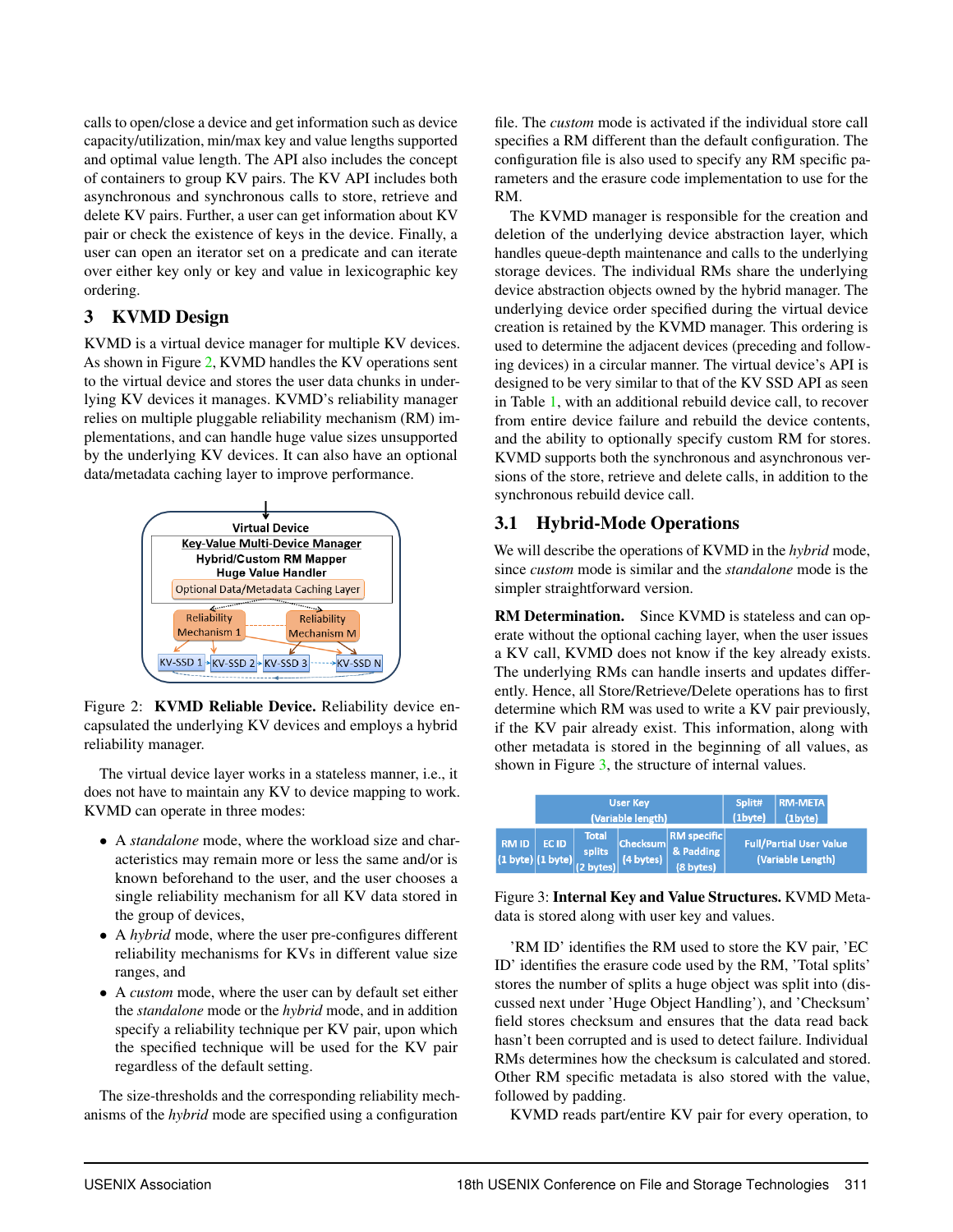determine the RM used to write the KV pair and then proceed with the operation, by forwarding the request to the corresponding RM. To aid in this determination by the hybrid manager, all RMs adhere to the below rules:

- 1. Place the first copy/chunk of the KV pair on the primary device, determined using the same hash function on the key, modulo the number of devices,
- 2. Store at-least the first copy/chunk/info using the same key as the user key,
- 3. Store metadata such as RM identifier, EC identifier, at the beginning of the value.

Huge Object Handling. Underlying KV SSD devices may have limits on the max value sizes supported, owing to their internal limitations. For example, the Samsung KV SSD used in this work has an upper size limit of 2 MB. Individual RMs may also have a maximum value size it can support for a KVpair, based on the underlying device's maximum size minus the metadata size and its own configuration parameters, such as the number of devices a value is split and stored into. If the value size exceeds the maximum size supported by a RM, then KVMD splits the KV pair into multiple KV pairs, where each split's size is determined by maximum size supported by the RM and stores them all using the same RM no matter the residual size of the splits.

As Figure [3](#page-3-1) shows, internal keys have additional metadata bytes in addition to the user key field, such as 'split number' and any 'RM specific metadata'. Split number is zero for both the first split of a huge value and a KV that does not have any splits. Thus, the min and max key sizes supported by KVMD are 2 bytes lesser than the underlying KV SSD supported key sizes. During a read, if the metadata in the value indicates that it is part of a huge object, KVMD issues additional IO requests to deal with the huge objects as needed.

Store. After huge objects are split into multiple objects, the *RM* to use to store the key is determined using the configured size-threshold. The KV pair is then read from the primary device. If the KV already exists, *RMprev* that was previously used to store the KV pair is extracted from the metadata stored with the value, along with the number of splits stored. Then, *RMprev*'s *update* (for matching split numbers) and *delete* (for excess splits stored previously) methods are called to let *RMprev* handle these in a *RM* specific way. Finally, the new *RM*'s *store* method is called to store all the KV pair splits.

Retrieve. The KV pair is read from the primary device. If it exists, *RMprev* is determined, along with the user value size and the number of splits for the KV pair. The *retrieve* request could require additional calls to read from multiple splits, or just call *RMprev*'s *complete*\_*retrieve* method to complete the initial read as the *RM* sees fit. Finally, the user requested data is assembled to the user value buffer.

Delete. The KV pair is first read from the primary device. If it exists, *RMprev* and the number of splits are determined from the metadata. Then, *RMprev*'s *delete* method is called for all the splits.

Rebuild Device. On device failure, KVMD can rebuild all the KVs that would have been present in the failed device to a new device by iterating over all the keys present in the devices adjacent to the failed device, and performing per-KV repairs. Some RMs may require iterating over both the device in front of a failed device and that which is after, while some may require iterating over just one of device. The hybrid manager first obtains the list of drives to iterate from, from all of the underlying RMs, before starting the rebuild process.

# 3.2 Reliability Mechanisms

This section describes the 4 different reliability mechanisms we implemented and can be plugged into our framework. Table [2](#page-5-0) shows the metadata information stored with the different RMs, and will be discussed further below.

### 3.2.1 Hashing

Hashing does not add any redundancy/data protection. Similar to RAID 0, its purpose is load balancing and request distribution to all underlying devices. It simply hashes the key and stores a single copy in the primary device, and directs all *retrieve* and *delete* calls to the primary device. When a device fails, any recovery attempt fails and user data stored in the device will be lost.

#### 3.2.2 Single Object Replication

Replication is a simple, popular redundancy mechanism in many storage systems that is applied per object (KV pair). The primary device, determined by the key hash, stores the primary copy of the object. As shown in Figure [4,](#page-4-0) copies of the object are written to *r*−1 consecutive devices when any write happens, in addition to the primary copy, where  $r$  is the userconfigurable number of replicas, and consecutive devices are determined in a circular fashion. Since 3-way replication is a popular configuration in many systems, including distributed systems, *r* is set to be 3, by default.

<span id="page-4-0"></span>

Figure 4: *Replication* stores *r* copies (3 here) of the data in *r* consecutive devices.

All copies are identical and stored under the same key in the different devices.  $r$ , the number of replicas, is also stored along with other metadata, as shown in Table [2.](#page-5-0) All RM's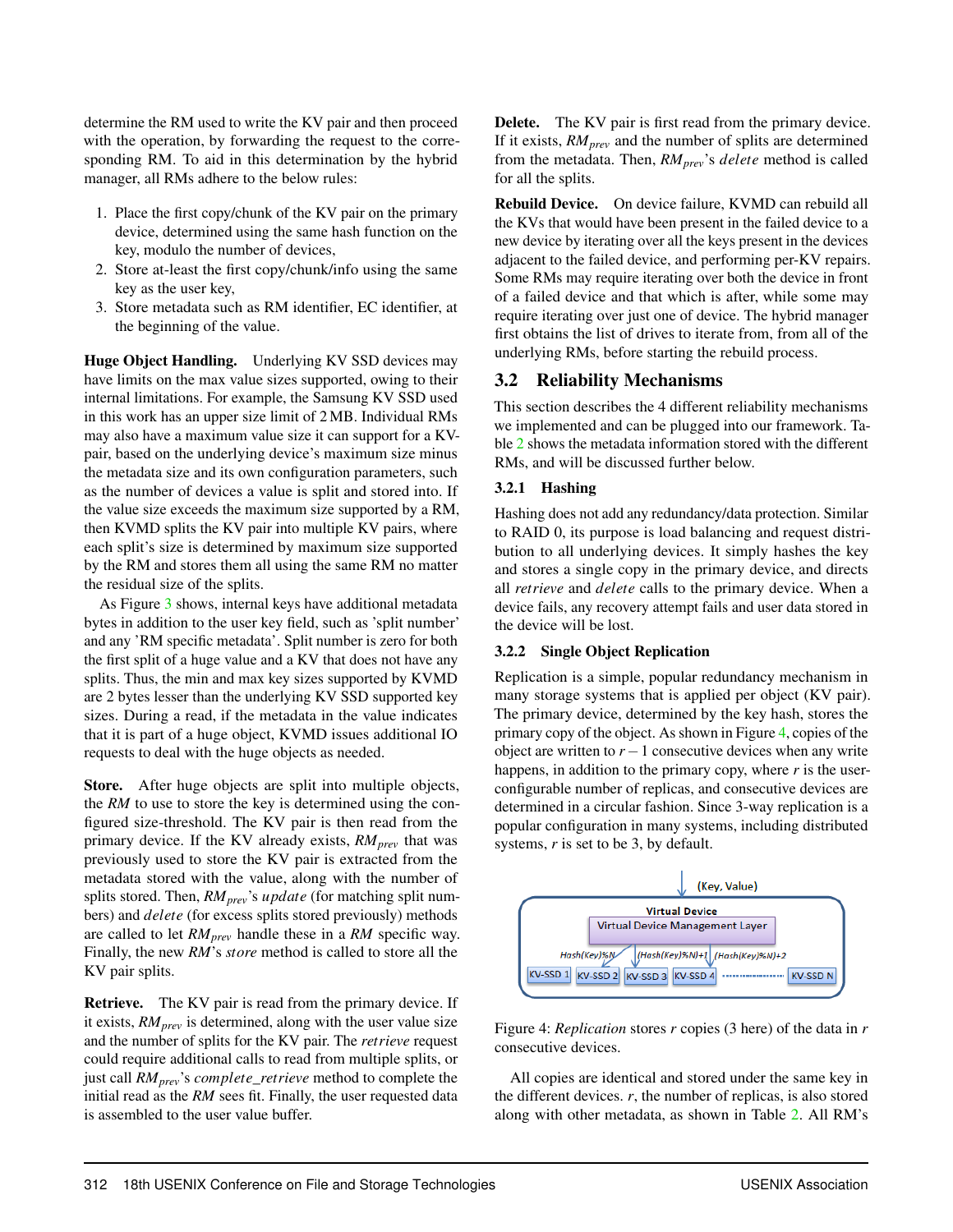also have a *num*\_*user*\_*key* method to return the number of devices from the primary device that would store the user key as is, without any RM specific key-metadata. Replication's *num*\_*user*\_*key* returns *r*, for example. The *update* method of all RMs obtain *uknew*, the return value from the new RM's *num*\_*user*\_*key* method. If *uknew* is less than *r*, Replication deletes the final *r*−*uknew* KVs. Finally, the *store* is passed on to the new RM, and its *store* method is called.

The *retrieve* method reads the entire value from the primary device, verifies the checksum, strips the metadata from the value and copies the user requested data onto the user buffer and returns it, if the checksum verifies. If checksum error occurs, the value is retrieved from one of the replicas, rewritten to the device that failed, and the correct data is returned to the user. The *delete* method issues delete calls on all *r* consecutive devices starting from the primary device.

Replication has high storage costs and write overhead, but low read and recovery costs. Since the mechanism works perobject and does not have any dependency on any other KV pair, there is no added update overhead. Replication is a good choice for very small values, where the high storage overhead is not a big strain on the system, and keeping the object intact in one piece and independent of other objects is better for performance.

<span id="page-5-1"></span>

Figure 5: *Splitting* splits the value into *k* equal-sized objects and add *r* parity objects.

#### 3.2.3 Single Object Erasure Coding - Splitting

Splitting is a single object erasure coding mechanism, that splits the user object into *k* equal-sized objects, adds *r* parity objects using a systemic MDS code and writes the  $k+r$ objects to  $k+r$  consecutive devices using the same user key. The code is (4,2) Reed Solomon code, by default, similar to RAID 6, though the code and parameters are configurable by the user.

As shown in Figure [5,](#page-5-1) the first data shard is placed in the primary device determined by the hash, and the other data and parity shards are placed in consecutive devices in a circular fashion. The size of the shard has to be supported by the erasure code implementation and the underlying devices, and the final shard is zero padded for parity calculation purposes, if shards cannot be evenly divided into *k* shards of supported size. The *ec* in Table [2](#page-5-0) indicates the erasure code implementation to use with splitting. Due to space considerations, we will only describe one ec implementation, our best performing equivalent to RAID 6 that is used for all evaluations in the Evaluation section. The original user value size before splitting is also stored as part of the metadata, to be of use when the last shard is lost or needs recovery, in order to recover the right value content without the zero padding.

Similar to Replication, the *update* method obtains *uknew* from the new RM and if  $uk_{new}$  is less than  $k + r$ , deletes the final  $k + r - uk_{new}$  devices. *Delete* method issues deletes for all  $k + r$  KVs. The *retrieve* method reads all splits from the *k* data devices asynchronously. If all their checksums verify, then metadata is stripped from the splits and they are reassembled and sent to the user. If  $f \leq r$  checksums fail, the required number of parity shards are read and the failed shards are recovered, rewritten to the failed devices and the user requested value is returned back to the user. If the number of failures,  $f > r$ , then recovery will fail and an error will be returned back to the user.

Splitting reduces the storage overhead. The read and write overhead and throughput reduction is determined by the erasure coding mechanism, code parameters and the size of the values. Similar to replication, splitting does not have any dependency to any other object; hence, no added update overhead. Splitting is recommended for big value sizes where the multiple request processing overhead does not have a huge impact on overall throughput.

#### 3.2.4 Multi-Object Erasure Coding - Packing

Packing is a multi-object erasure coding mechanism that packs up-to *k* independent objects from *k* different devices into a single reliability set. The packing is a logical packing, purely for the sake of parity calculation. The user objects are stored in their own primary devices as determined by their hash values, independent of each other, and thus, do not intro-

<span id="page-5-0"></span>

|                       |                                       |    |               | 5 <sup>5</sup><br>-8<br>6 |                               | 10 | -11 | 12 | -13                              | 14      | 15   | 16   |  | $\cdots$ |
|-----------------------|---------------------------------------|----|---------------|---------------------------|-------------------------------|----|-----|----|----------------------------------|---------|------|------|--|----------|
| <b>RM</b>             | Value Metadata<br><b>Key Metadata</b> |    |               |                           |                               |    |     |    |                                  |         |      |      |  |          |
| Hashing               |                                       | 0  | <b>Splits</b> | Checksum                  | Padding                       |    |     |    |                                  | None    |      |      |  |          |
| Replication           | ◠                                     |    | <b>Splits</b> | Checksum                  | Padding                       |    |     |    |                                  |         | None |      |  |          |
| Splitting             | 3                                     | ec | <b>Splits</b> | Checksum                  | Value Size                    |    |     | k  |                                  | Padding |      | None |  |          |
| Packing               | 4                                     | ec | <b>Splits</b> | Checksum                  | Padding<br>$\mathbf{r}$<br>n. |    |     |    | U/M/P                            |         |      |      |  |          |
| <b>Metadata Value</b> |                                       |    |               |                           |                               |    |     |    |                                  |         |      |      |  |          |
| Packing               | ck                                    |    | Key Size      | Var-length Key            | Value Size                    |    |     |    | Repeat $\cdots (k+r-1$ more KVs) |         |      |      |  |          |

Table 2: KVMD Metadata stored per RM.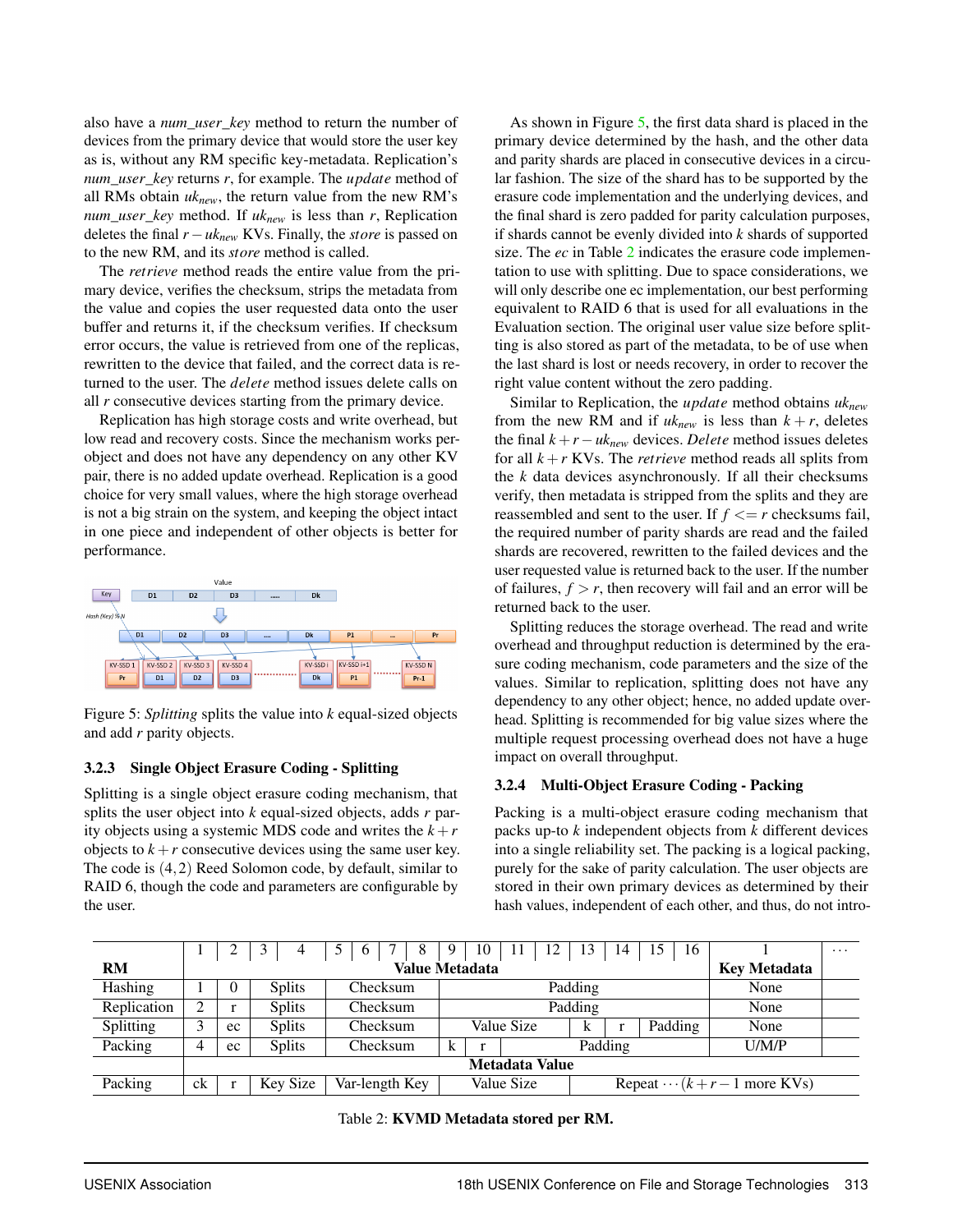duce any privacy concerns. It adds *r* parity objects to every reliability set and stores them in *r* devices different from the original *k* devices. Erasure code can be any implemented using any systemic MDS code. The default, as before, is (4,2) Reed-Solomon code, similar to RAID6 erasure coding.

<span id="page-6-0"></span>

Figure 6: *Packing* packs *k* different objects into a single reliability set.

Figure [6](#page-6-0) shows different keys placed in different KV SSDs based on their hashes, say key *i* in KV SSD 1, key *j* in KV-SSD 2 and key *k* in KV-SSD 4, etc.,. Packing queues recent write requests for each device, and chooses up-to *k* objects, each from a different device's queue, to be erasure coded in a set (for example, keys *x*, *y*, *b*, and *c*, the ones marked in blue in the figure, can form a reliability set). Erasure coding of the set of selected objects results in *r* parity objects, which are written to *r* different devices.

Erasure coding requires the data sizes to be the same, but there is a difference in size of the objects in a set. This challenge is overcome by virtual zero padding, i.e., the objects are padded with zero's for erasure coding, but the zero padding is not actually written to the device, as shown in Figure [7.](#page-6-1) The object value buffers and the parity objects are of the same size as the largest object in the set, rounded to a size supported by the erasure code implementation and the underlying devices.

<span id="page-6-1"></span>

Figure 7: *Packing* pads the different values virtually with zeroes, for the sake of erasure coding.

Retrieve is straightforward; the object is read from the primary device and the checksum is verified to ensure the value isn't corrupted. Object recovery, in case of device failure or checksum failure, and recalculation of parity, in case of updates to an object in a set, requires knowledge of the erasure code set. The RM needs to know which keys were grouped together to calculate parity, and hence are in a set.

Set information together with the actual size of each object (to recreate the objects with actual size without any zero padding) is stored as metadata objects in each of the devices. The metadata objects store the number of user objects, *ck* and

parity objects, *r* in the set, along with all keys in the set, and their value sizes, as shown in Table [2.](#page-5-0) Here, *ck* stands for current *k*. We want *k* objects to be packed every time, but we don't want to wait too long in the queue. Hence, after a wait time threshold, available number of objects,  $ck \leq k$  is chosen to be packed. The RM specific identifier byte in the key is used to store indicators identifying the key as a user object or parity object or metadata object. The Metadata object for each user key is replicated and the number of replicas is set be *r*.

The *update* method first regroups the erasure code set the key is part of, without the key, before the write can be passed on to the new RM that will be used to store the key. First, the metadata object is read from the device, followed by the rest of the KV objects in the set and they are rewritten into a new reliability set. Once complete, the metadata object for the key is deleted, following which the store if forwarded to the new RM. Delete happens in a similar manner, except the user object is also deleted along with the deletion of the metadata object. While KVMD supports both synchronous and asynchronous calls, the underlying grouping operation in case of updates and deletes are synchronous in our current implementation, affecting performance. Hence, it is recommended to use packing for objects not expected to be updated much; reads are fast for such objects and storage overhead is also small. Similar to splitting, write throughput degradation is determined by the erasure code implementation, parameters and the size of the objects.

## 4 Evaluation

In this section, we evaluate both software RAID for block devices and KVMD reliability mechanisms for KV SSDs and present the results. The evaluation is done on a Linux server running CentOS 7.4. The machine has Intel(R) Xeon(R) Gold 6152 CPU @ 2.10GHz with two NUMA nodes and 22 cores per CPU, and 64 GB memory. The machine has 6 NVMe SSDs, and the same SSDs are used in both the RAID and KVMD evaluations. For the RAID evaluation with block devices, enterprise-grade block firmware is used, while a KV firmware is used for the KVMD evaluation with KV-SSDs. The KVMD virtual device is formed with all 6 devices for all tests in all evaluations. Replication is configured with total 3 replicas, while packing and splitting is configured to use 4 data devices and 2 parity devices.

KVMD is implemented as a user-space reliability library that works on top of Samsung's open source KVAPI library to access the KV-SSD devices. Unlike RAID, KVMD has hash calculation and 32-bit checksum calculation and verification overhead for every operation. After a test of couple of different implementations, we settled on the crc32 IEEE checksum calculation function using Intel's ISA-L library [\[11\]](#page-13-7), since we found it to have the least performance degradation. For erasure coding, we use a Reed Solomon coding implementation for any  $k$  and  $r$  using the Intel ISA-L library  $[11]$ . Ad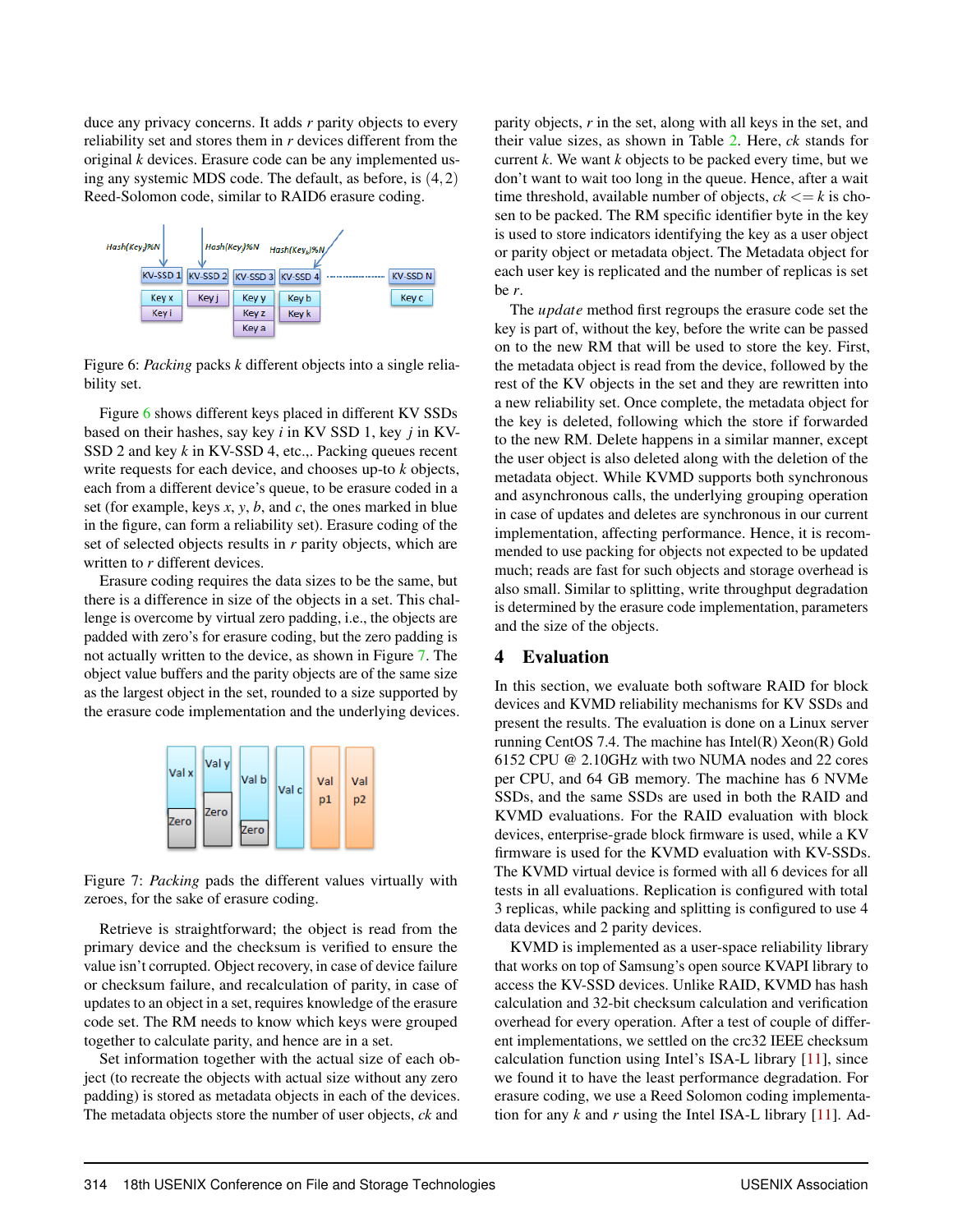ditional KVMD overhead includes memory allocations/frees and memory copies during external to internal key/value conversions and vice-versa.

The goal of the experiments in this section is to evaluate the performance degradation incurred by the different RMs under different settings and to compare it against the performance degradation incurred by Linux software RAID. But, a RAID vs KVMD comparison is not an apples-to-apples comparison. The device capabilities and internal operations are different. Hence, their absolute throughput numbers are also different. *In more realistic KVS settings, KV SSDs outperform block SSDs with host KV software stack.* To learn more, we refer the readers to the work by Kang et al. [\[5\]](#page-13-4).

The results in this section are presented with 2 y-axis. The left-hand y-axis and the bar plots show the absolute throughput numbers, and the secondary right-hand y-axis represents the percentage throughput achieved and is the axis for the lollipop plot (the red sticks with the small spheres at the end, on top of the bars). The lollipops on top of each bar shows the percentage throughput achieved by the RM or RAID scheme represented by the bar, with respect to the first bar in the category, and provides a sense of the performance overhead. Since this work is not about the device implementation, and the numbers are from prototype firmware, and absolute performance numbers of final products are likely to be different from those presented here, we encourage the readers to focus on the lollipop plots rather than the bar plots, as we do in the rest of the section.

Our evaluation uses Fio's [\[12\]](#page-13-8) asynchronous engine for RAID device and kvbench's [\[13\]](#page-13-9) asynchronous benchmark supplied with the KV SSD host software package for KVMD device. Hence, we use fixed block and value sizes for our experiments. Since, this is a new emerging device, we also do not make any assumptions regarding the popularity of KV sizes based on previous studies, and have chosen 1 KB, 4 KB, 16 KB and 64 KB value and block sizes.

<span id="page-7-0"></span>



<span id="page-7-1"></span>

Figure 9: KVMD RM throughput for various value sizes. The Hybrid mode runs of each RM shows the performance impact due to the extra reads in the mode.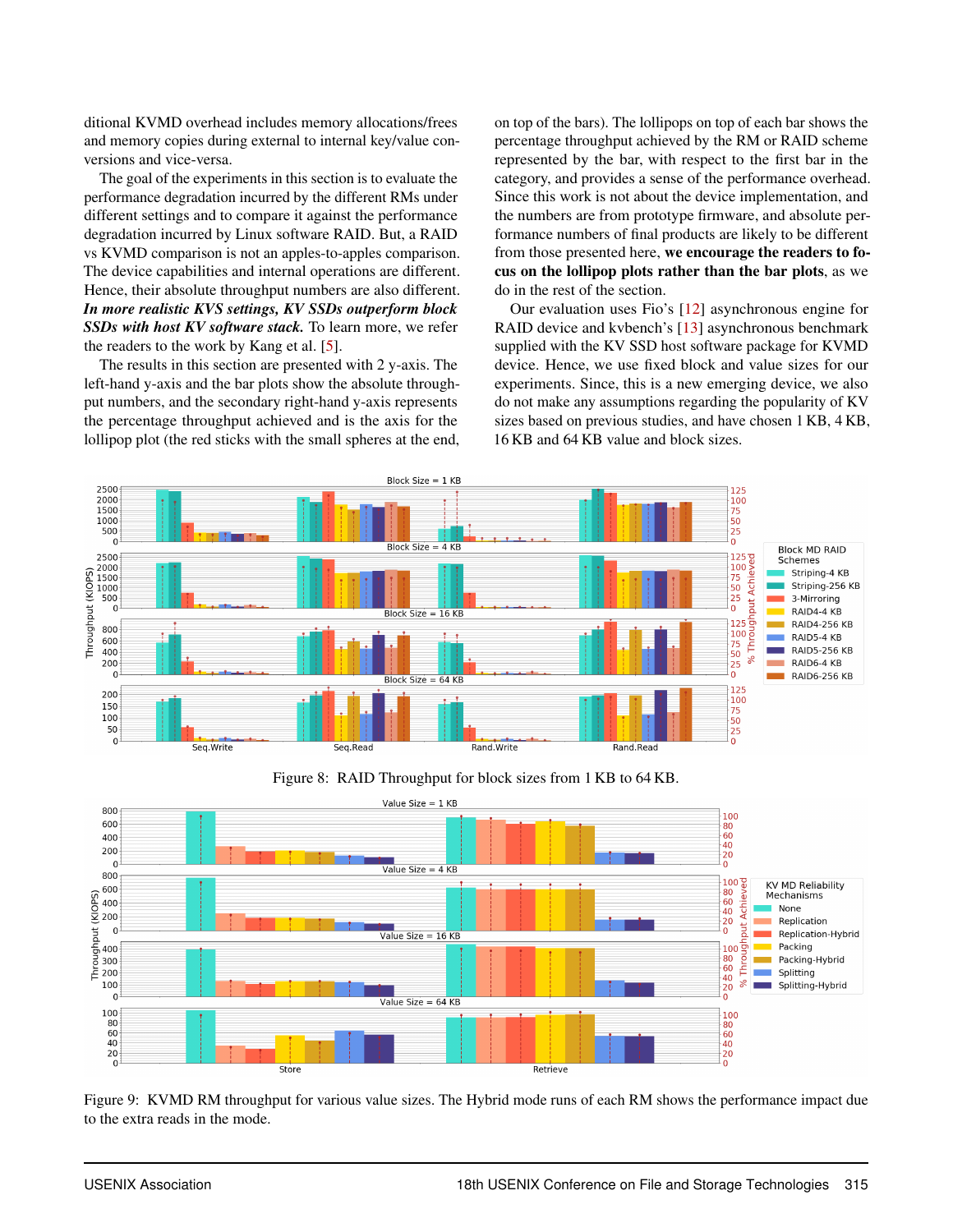## 4.1 Block Device RAID Performance

Mdadm software RAID is used to create RAID devices on top of NVMe block devices, in striping, mirroring, raid4, raid5 and raid6 configurations, and were tested with both 4 KB and 256 KB chunk size. Mirroring is configured as 2 virtual devices each with 3 physical devices, for 3-way mirroring similar to 3-way replication, with default settings. We measured performance with a total of 6, 12, 24 and 36 threads and found 24 threads to be lowest number of threads to perform the best. The results shown in the Figure  $8$  are all with 24 fio threads. Our workload sequence was sequential write, followed by sequential read, followed by random write and finally random reads.

Striping achieves the aggregated throughput of all 6 devices. As can be seen from the figure, most RAID writes incur heavy throughput degradation and perform at a much lower rate, compared to striping. The throughput degradation of mirrored writes is as expected, roughly 1/3rd of the aggregated throughput. But all other writes are unexpectedly worse, due to ready-modify-write operations.

Reads perform much better, though we can see significant performance degradation for small block sizes and for small stripe sizes, even though no additional functionality such as read verification or decoding is performed. Read performance is degraded even for larger block sizes, if the stripe size is smaller than the block size.

We observe mirroring to be the best option for performance, with a constant, understandable performance degradation for writes of all block sizes and best read performance in most cases, but has high storage costs. While erasure coding has better storage costs, very high write throughput degradation and uncalled for read throughput degradation in some configurations makes mdadm RAID erasure coding very undesirable for high performance NVMe SSDs.

# 4.2 KV SSD KVMD Performance

In the presented results, 'None' signifies pure KV SSD read/write throughput, obtained with 6 threads (one for each device). The same number of threads (6) is used to issue IO to the KVMD device, in all cases.

#### 4.2.1 Fixed Value Sizes

KVMD is evaluated only in the standalone (configured only with the RM tested) and the hybrid (configured with all RMs, but only the RMs being tested are exercised) mode, since custom mode is only a functional extension. Even though only one RM is being exercised in the hybrid mode, the possibility of multiple RMs triggers an additional read request for every operation (to check if it already exists) before continuing with the operation. Hence, we observe a slight throughput degradation in the hybrid mode, compared to the standalone mode.

Store and Retrieve. Figure [9](#page-7-1) shows the store and retrieve performance for the RMs. Replication achieves roughly 1/3rd

the aggregated 6 drive throughput, since it writes 3 objects for every object the user writes, similar to RAID 3-way mirroring. As seen in the figure, the write performance degradation is as expected, in spite of the additional hashing, checksum calculation and memory copy operations. Replication-Hybrid issues 4 requests for every write operation and hence incurs a higher, but expected performance degradation. The read throughput is very close to that of the drives without any reliability, and the slight performance degradation observed is due to checksum verification and memory copy operations for every read operation.

Packing issues the additional read request in both the standalone and the hybrid mode. Hence, the write throughput is similar in both modes. In the tested configuration, it groups every 4 user write into 14 total writes to the device - 4 user writes  $+ 2$  parity writes  $+ 8$  metadata object writes. The metadata writes are of smaller size than user writes; hence, for small value sizes where metadata write throughput is similar to object write throughput, the write throughput is close to 4/14 of the aggregated device throughput, but for larger value sizes where metadata writes are not as significant as object writes, the write throughput is close to 1/2 of the aggregated device throughput. The read throughput is similar to replication read throughput, since both read the user object in a similar fashion without any other dependency and additional IO requests. Hence, performance characteristics become similar to replication in many cases, even though the space amplification is way less.

Splitting splits the objects into 4 equal parts of size 1/4th the user object size and writes 2 more parity objects of same size as the splits. Hence, splitting issues 6 writes 1/4th the size of the user object, and its write throughput can only be 1/6th of the KV-SSD throughput for the smaller value size. As can be seen in the figure, its write throughput is the lowest among all the RMs for small value sizes, but catches up as value size increases and becomes better than others for larger value sizes. As in the case of replication, additional read request in case of hybrid mode results in slightly more throughput degradation. Reads have the same pattern as writes, but the smaller object performance is better than writes, because every user read only issues 4 read requests to the devices (to read all 4 splits), while every user write issues 6 write requests to the device (to write the 4 splits  $+ 2$  parity objects).

Updates and Deletes. For updates and deletes, we show the 4 KB value size results only in Figure [10,](#page-9-0) since other value sizes follow a similar pattern. The normalized throughput degradation of replication and splitting is similar to the read and write pattern observed earlier. This is because there are no other special update and delete handling procedure for both and they are both limited by the underlying device throughput for the workload and the number of IO requests. But packing performs poorly in both cases, as expected, because our current implementation operates synchronously and has to rewrite objects in a group to new groups before the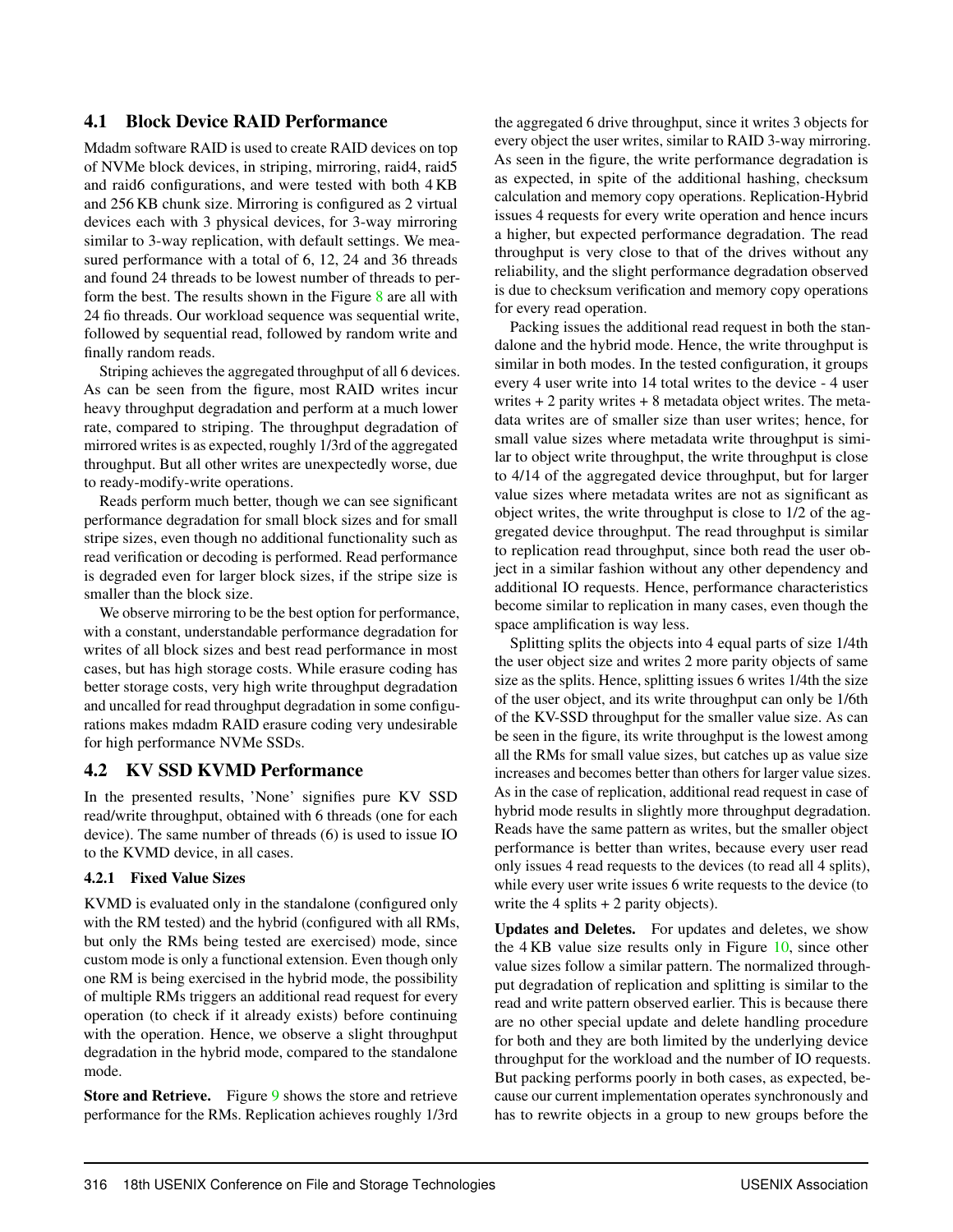update/delete could proceed. We believe packing's update and delete performance can be improved further with more engineering effort, but will still be inherently limited.

<span id="page-9-0"></span>

Figure 10: Update and delete throughput for 4 KB values.

#### 4.2.2 Mixed Value Sizes

In this section, we measured the store and retrieve throughput for mixed value sizes, 4 KB, 16 KB and 64 KB in the ratio 30:40:30, and present the results in Figure [11.](#page-9-1) KVMD was configured in the hybrid mode with value size thresholds configured in such a way that 4 KB objects are handled by replication, 16 KB objects by packing and 64 KB objects by splitting. As can be seen in the figure, the read and write throughput degradation is as expected, retaining the performance characteristics of the underlying RMs exercised by the workload.

<span id="page-9-1"></span>

Figure 11: Mixed value size throughput measured in *hybrid* mode configured with all 3 RMs.

## 4.3 Rebuild Performance

In this section, we present the time taken to rebuild a failed device with very little user data. For this test, we write 1 million 4 KB user objects using the individual RMs/blocks for RAID that is roughly about 4 GB of user data, and then format/fail one of the underlying devices. We present the run time of RAID device repair and KVMD rebuild device functionality in Figure [12.](#page-9-2) As shown, KVMD reduces repair time drastically compared to RAID, since it is able to and is designed to rebuild only the user data that was written to the failed device as opposed to RAID which traditionally rebuilds the entire failed device. Reduced repair time further increases the reliability of the data stored, as shown in next section.

Time taken, in case of KVMD, is proportional to the RM read/write throughput, decode speed and the number of user

<span id="page-9-2"></span>

Figure 12: Single device failure rebuild times for RAID and the various KVMD RMs.

objects in the device. Replication has higher write throughput, no decode cost and fewer user objects in the devices and is the quickest. Packing has fewer user objects, but slightly lower write throughput than replication and decode cost, and hence, is slightly slower than replication. Splitting has the lowest write throughput for the workload size, decode size and number of objects, and hence, takes the most time among the RMs. While these KVMD measurements are done using a synchronous, one key at-a-time recovery implementation, it can be improved further with a multi-threaded and/or asynchronous implementations.

# 5 Analysis

In this section, we provide reliability analysis for KVMD and provide a comparison between the RAID levels and KVMD reliability mechanisms.

# 5.1 Reliability Analysis

We provide reliability analysis for KVMD, using standard Markov model, and follow the methodology commonly fol-lowed by other researchers [\[14,](#page-13-10) [15\]](#page-13-11). As is common in literature, for the sake of simplicity, we are going to assume that data failures are independent and are exponentially distributed, and do not consider correlated failures, even though we are aware that correlated failures are common, and their presence changes the model.

We use the metric mean time to data loss (MTTDL), to compare the reliability of the different mechanisms against each other. The MTTDL of the system is determined by the MTTDL of a reliability set, MTTDL<sub>set</sub>, normalized by the total number of reliability sets in the system, *NRS*.

$$
MTTDL = \frac{MTTDL_{set}}{N_{RS}}\tag{1}
$$

Let the average size of a user object be *O*, and the capacity of the underlying devices be *C*. Then, under *replication*,  $N_{RS} = C/nO$ , where *n* is the number of replicas. Under *splitting*,  $N_{RS} = C/n(O/k)$ , where *n* is determined by the code parameters, *k* and *r*, and is equal to  $k + r$ . Under *packing*,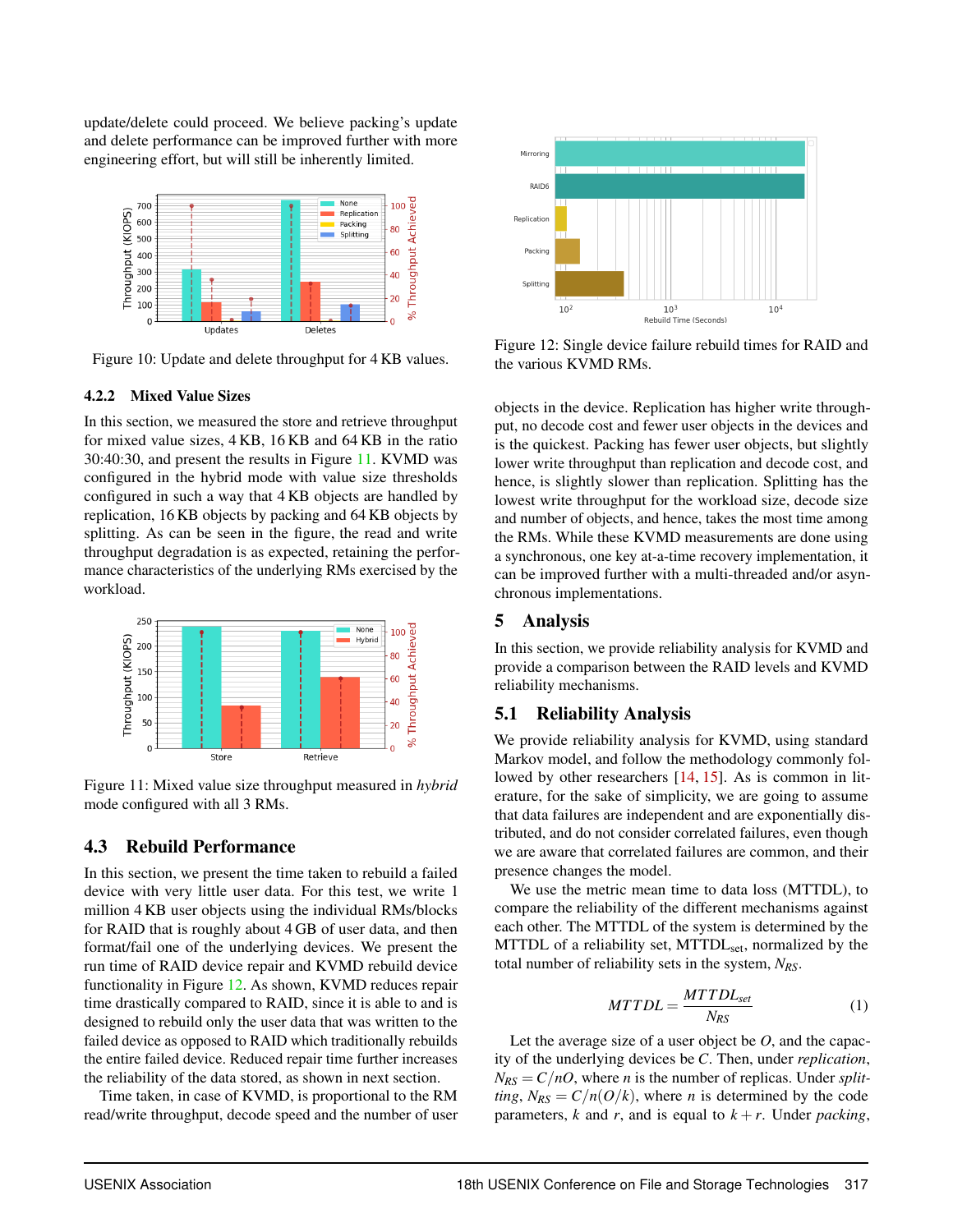$N_{RS} = C/n(O+M)$ , where *n* is equal to  $k+r$  as well and *M* is the average size of a metadata object.

MTTDL<sub>set</sub> is a function of mean time to failure (MTTF), mean time to repair (MTTR), the total number of objects in the set (N), and the number of parity/redundant objects in the set (G). MTTF is the average interval of time that an object will be available before failing, and MTTR is the average amount of time needed to repair an object after a failure.

Since MTTF is out of our control and is dependent on the underlying device failure rates, MTTDL<sub>set</sub> is affected by two factors: *a*) the number of object failures that can be tolerated before losing user data, and *b*) the speed at which objects can be repaired. The reliability of the system is also dependent on the number of valid sets stored in the system, unlike RAID which is dependent on the capacity of the system, and not just valid data.

<span id="page-10-0"></span>

Figure 13: The Markov model used to calculate MTTDL<sub>set</sub>.

We compute MTTDL<sub>set</sub> using a standard Markov model depicted in Figure [13.](#page-10-0) The numbers on the states represent the number of objects lost in the set, and *f* denotes the number of object losses that result in a failure and unrecoverable data loss for data in the set. The number of states for a given system depends on the configuration parameters and characteristics of the reliability mechanism. For *replication*,  $f = n$ , where *n* is the number of replicas, and for *splitting* and *packing*,  $f = r + 1$ , where *r* is the number of parities in the erasure code configuration.

The forward state transitions happen on failures and backward transitions happen on recovery. Failures are assumed to be independent, at the rate  $\lambda = 1/MTTF$ . Since the objects in a set are distributed to *N* different devices, when the state is *i*, there are  $N - i$  objects intact in a set, and the rate at which an object is lost,  $\lambda_i$  is equal to  $(N - i)\lambda$ . For recoveries, we assume a fixed recovery rate,  $\mu$  for recovering a single object and moving from state *i* to *i*−1. While it is possible for some RMs to recover chunks in parallel and/or to move from state *i* to 0 directly with slightly different recovery rates, for the sake of simplicity, we model only serial recovery.

$$
MTTDL_{set} \simeq \frac{\mu^{f-1}}{(N)_{(f-1)}\lambda^f}
$$
 (2)

<span id="page-10-1"></span>In equation [2,](#page-10-1)  $(a)_{(b)}$  stands for  $(a)(a-1)\cdots(a-b)$ .

Table [3](#page-10-2) lists the factors affecting the reliability of the system and how. While increasing the MTTF of the underlying

<span id="page-10-2"></span>

| <b>Control Factors</b>                  | Impact on MTTDL |
|-----------------------------------------|-----------------|
| $\uparrow M T T F / \downarrow \lambda$ |                 |
| $\uparrow$ N                            |                 |
| $\uparrow f$                            |                 |
| $\downarrow MTTR/ \uparrow \mu$         |                 |
| $\downarrow \mu \times N_{RS}$          |                 |
| $\downarrow$ Write Amplification (WA)   |                 |

Table 3: Factors affecting the reliability of the system.

devices will increase the reliability of the system, and vendors try their best to do the same, for a given hardware type they do not change much and out of user control. But the rest can be controlled by the user. For same number of parity objects, increasing the number of data objects decreases MTTDL, but not so much. But, adding an additional parity/replica to a set increases MTTDL by orders of magnitude.

Reducing the time taken to recover an object has a high positive impact on the reliability system. Because  $\mu >> \lambda$ , reducing MTTR by half has a much higher impact on MTTDL than doubling MTTF. Similarly, reducing the total time taken to repair and rebuild a device by working only on the reliability sets instead of the entire device as done by RAID, improves reliability tremendously.

Finally, for devices such as SSDs, write amplification has a negative impact on the lifetime of the device and reduces the MTTDL. Even though increased space utilization reduces MTTDL, it has been shown that data protection provided by parity improves data lifetime if the configurations are right [\[16\]](#page-13-12). *Replication* has a high space utilization negatively affecting the MTTDL. *Splitting* can be configured to have lower space utilization for the same MTTDL. The space utilization of *packing* can vary based on how many writes are available in the device queues and can be higher than configured. Further, updates on packed objects can increase write amplification even further, as the parity needs to be updated again.

### 5.2 RAID vs KVMD Comparison

Table [4](#page-11-0) provides a comparison between the characteristics of RAID for block SSDs and KVMD for KV SSDs. For the read/write characteristics of RAID, we refer the readers to the original RAID publication [\[9\]](#page-13-5). KVMD calculations are given for the *standalone* mode, derived by calculating the number of IO requests issued for a given number of user requests.

Since Replication writes everything *r* times, its write overhead and space utilization is  $1/r$ , but reads are straightforward, with no additional overhead. Splitting has *N* writes for every user write and *k* to 1 reads for every read based on the whether the read is a partial read or not. Packing can end up packing 1 to *k* user object in a group, and in case of updates can rewrite the whole group for a single update similar to RAID6. Similar to RAID6 calculation, we do not show additional reads required. While metadata writes are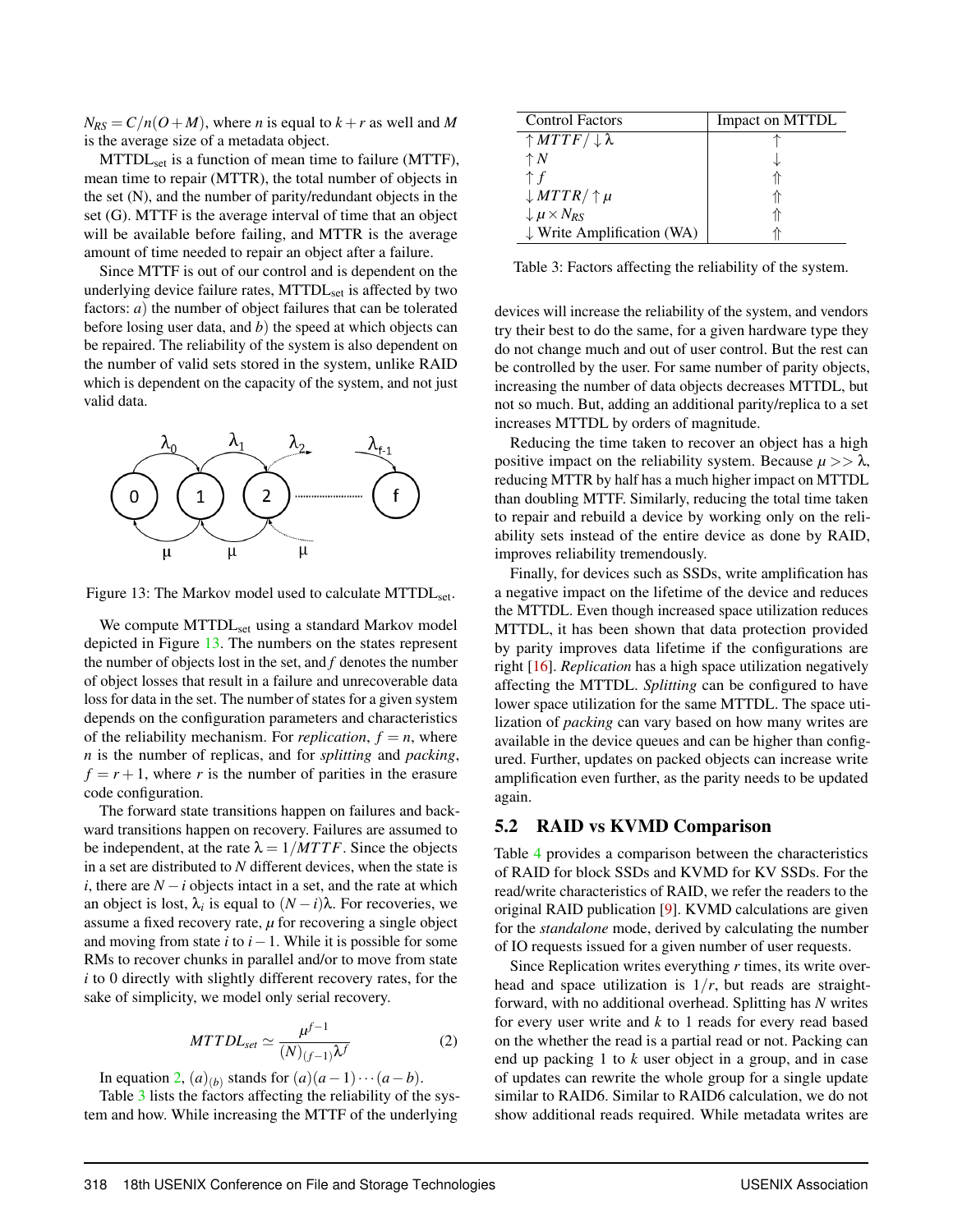<span id="page-11-0"></span>

|                        |                                                 | <b>Block SSD</b>                                                                   | KV SSD                                              |                                                                    |                                                 |  |  |  |
|------------------------|-------------------------------------------------|------------------------------------------------------------------------------------|-----------------------------------------------------|--------------------------------------------------------------------|-------------------------------------------------|--|--|--|
|                        | RAID <sub>1</sub>                               | RAID <sub>6</sub>                                                                  | Replication                                         | Packing                                                            | Splitting                                       |  |  |  |
| Writes                 | 1/r                                             | $[1/N, (N-2)/N]$                                                                   | 1/r                                                 | $[1/(N+m),$<br>$k/(N+m)$                                           | 1/N                                             |  |  |  |
|                        |                                                 |                                                                                    |                                                     | where $m$ (metadata)<br>$=[r, rk)]$                                |                                                 |  |  |  |
| Reads                  |                                                 | 1                                                                                  |                                                     |                                                                    | [1/k, 1]                                        |  |  |  |
| Rebuild Time           | $\Uparrow \Uparrow (\infty$ Device<br>capacity) | $({\sim}$ Device<br>⇑⇑<br>capacity                                                 | $\downarrow$ ( $\propto$ Number of<br>user objects) | $\uparrow$ ( $\propto$ Number of<br>user objects)                  | $\sim$ Number of<br>user objects)               |  |  |  |
| Space<br>Utilization   | 1/r                                             | $(N-2)/N$                                                                          | 1/r                                                 | $[1/(r+1),k/N]$<br>metadata is<br>additional, but<br>assumed small | k/N                                             |  |  |  |
| Write<br>Amplification | ⇑                                               | $[\uparrow$ for stripe aligned<br>and sized writes,<br>$\Uparrow$ for most writes] | ⇑                                                   | $\uparrow$ for inserts<br>↑↑ for updates                           |                                                 |  |  |  |
| Pros & Cons            | Similar writes<br>for all sizes. Best           | Very poor writes<br>and good reads.                                                | Similar to RAID<br>1. Best for small,               | Best reads. Best<br>inserts. Very poor                             | Writes/reads $\infty$<br>value & request        |  |  |  |
|                        | reads. Low<br>MTTDL due to<br>WA.               | Poor, workload-<br>dependent MTTDL<br>due to WA.                                   | hot objects.                                        | updates. Good,<br>workload-dependent<br>MTTDL.                     | sizes. Best<br>MTTDL. Best for<br>large values. |  |  |  |

Table 4: Comparison between RAID levels and KVMD RMs. Here, *N* is the total number of devices in a group, *r* is the number of replicas or parity devices, and  $k = N - r$ .

additional, it is the cost paid for high read performance while keeping space overhead lower than Replication. But as seen from the results, bigger the objects, lesser the metadata impact. Variable sizes complicate the space overhead calculation, but we keep it rounded and simple and ignore metadata space since it is assumed small (but is dependent on the key sizes).

The RM specific factors affecting MTTDL are also shown, for easier comparison and informed selection. Finally, the pros and cons of each and how they compare against each other is given. The comparison shows KVMD can provide for KV-SSDS all that RAID provides for block SSDs and more. While the table provides the characteristics of individual RMs under KVMD, the overall read/write performance and MTTDL in the hybrid mode in the presence of mixed value sizes will be determined by the RM configuration for value size ranges, ratio of the user requests and the average size of the objects served by the different RMs configured.

# 6 Related Work

Plenty of Maximum Distance Separable (MDS) block erasure codes exist to add data redundancy and failure tolerance, such as Reed-Solomon codes [\[17\]](#page-13-13), Cauchy Reed-Solomon [\[18\]](#page-13-14), Blaum-Roth [\[19\]](#page-13-15), etc.,. Our work presents ways to use them all for variable-length key-value data as well. Qin et al., [\[20\]](#page-13-16) investigated reliability issues in object-based storage devices, but considers them only as network-attached devices and study mechanisms for very large systems with thousands of

nodes. While they provide reliability analysis for replication and object grouping, they do not discuss practical considerations such as variable length handling while grouping, or the impact the various schemes have on read/write performance.

Even though many modern distributed, cloud scale systems are built on top of an object-based model, they still use block storage devices underneath and either rely on the redundancy mechanism the underlying block devices employ, such as RAID [\[21\]](#page-13-17), or provide redundancy at a higher level such as file-level redundancy rather than at a variable-length object level [\[15,](#page-13-11) [22,](#page-13-18) [23\]](#page-14-0), where, the writes are buffered until a fixedlength block (mostly append-only large blocks) is full and replication/erasure coding is applied to these blocks and the resultant blocks are spread across different storage nodes.

In recent years, researchers have proposed a number of resilient, in-memory, distributed key-value caching solutions. Though they need to maintain key to physical location mappings, which is not required for KV devices, and do not have the same performance characteristics and workloads as that of our target system, they do share commonalities such as variable-length values and addressing scheme. Cocytus [\[24\]](#page-14-1) uses replication for metadata and keys, and erasure coding for values by splitting the value into *k* parts, adding *m* parity parts and storing the resulting  $k + m$  parts. EC-Cache [\[25\]](#page-14-2) erasure codes the variable-length objects by splitting and storing the  $k+m$  resulting parts in  $k+m$  servers. KVMD also explores both replication and splitting as one of the options.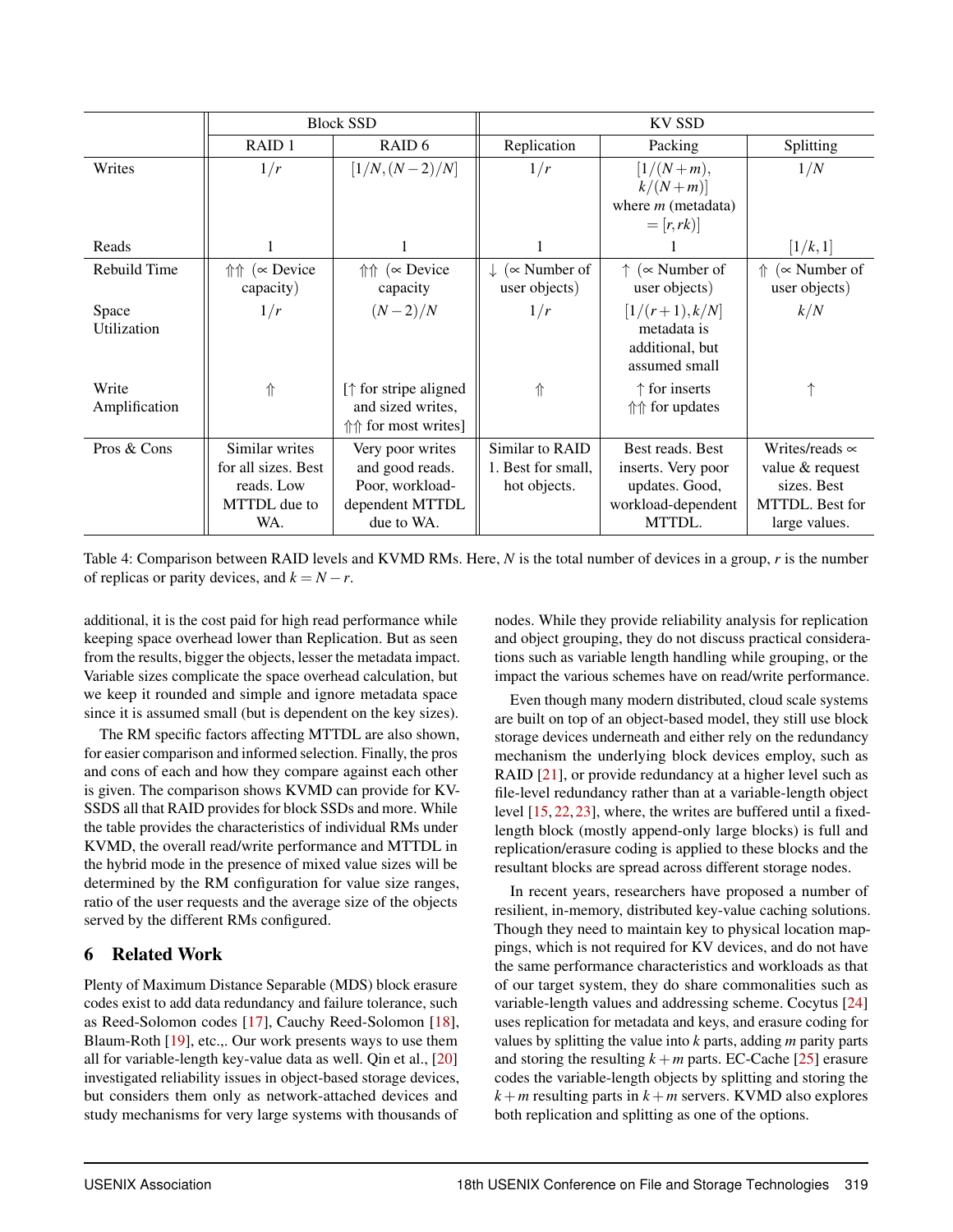# 7 Limitations & Future Directions

While we cover a variety of reliability techniques and a hybrid reliability manager to use the different techniques simultaneously, for different user needs and value sizes, by no means is the work complete. In this section, we will discuss some of the limitations of the current design and implementation, and directions for future enhancements of our work.

Concurrency Control. Currently, KVMD does not implement concurrency control, and assume that the applications will implement concurrency control at their desired level. While the device guarantees consistency in case of concurrent asynchronous operations on the same key, it does not guarantee any ordering. If the application does not implement concurrency control, KVMD can be in an inconsistent state. Though Packing synchronizes all updates and deletes to protect against the concurrent update of two members in a group, it does not protect against concurrent inserts of the same key. Replication might result in different versions of the data in different devices. Splitting might have shards from two different versions in a mingled state, resulting in an inconsistent state. This can be avoided by a lock-based implementation, or through a multi-version implementation.

Crash Consistency. KVMD returns a success only after all replicas/shards (including the parity shards)/entire reliability sets (including the parity objects) are written to the device. It is once again assumed that the user/application can replay the write if it receives a failure. In cases where it cannot do so, such as during a crash, a consistency check module and KV restoration mechanism is required. While implementing a consistency check module similar to device rebuild is simple, an efficient mechanism requires design changes. Once detected, inconsistency in case of Replication can be resolved using a consensus algorithm. In case of Packing, inconsistent groups can be regrouped as long as the KV pair (actual or recovered) checksum can be verified. Partial writes in case of Splitting that has  $\leq r$  shards in a different version can also be recovered, others can't be. A multi-version based update mechanism can provide crash consistency with some additional impact on performance.

Optional Data/Metadata Caching Layer. The optional data/metadata caching layer shown in Figure [2](#page-3-0) has also not yet been implemented. The benefits of a read cache is known. KVMD's value metadata is small in size and caching the metadata can avoid the initial read in case of hybrid mode and reduce the performance gap between the hybrid mode and the standalone mode. While the read of non-existent keys is quick in Samsung KV SSDs, it might not be the case with other devices, and the metadata cache could be very useful in those cases. Packing's metadata object can also be cached in the metadata caching tier, and can help improve the update/delete performance by eliminating the metadata object reads. With the metadata objects in memory and with additional in-memory only metadata per object and group, better regrouping of objects across multiple sets can be performed.

Performance. Current Packing implementation has high update and delete performance penalty, due to inefficient synchronous regrouping. A multi-version based design can enable delaying the regrouping and make room for more efficient regroup operations. Combined with the above metadata caching and in-memory metadata, current Packing inefficiencies can be greatly reduced making it a viable and competing choice. Since the current update performance of the device is roughly half the insert/delete performance, a new version insert and old version delete should have similar performance as the current update, and can solve many of the current limitations.

Picking the Right RM. Picking the right RM can be challenging for users, since the throughput is a function of the device capabilities, the RM parameters, and workload characteristics. Users usually have some intuitive knowledge about the average size of the objects in their system, and their update and delete characteristics. With some performance measurements of the underlying devices, workload information and our evaluation, the right size thresholds can be picked by an informed user. The application/user can also use the custom mode for outliers in a size threshold. Nevertheless, in reality, manual picking is hard due to the changing nature of the workload and/or limited user knowledge. Automatic size threshold determination, size threshold outlier detection and outlier custom mode utilization, to minimize space overhead while maintaining a performance level, are promising future directions for our work.

Capacity Utilization. We have also not considered the value sizes and capacity utilization of the underlying devices. Object distribution that avoids uneven capacity utilization, while maintaining the stateless design is an important future work as well.

# 8 Conclusion

KVMD, our hybrid reliability manager for multiple key-value storage devices, is configurable per the user needs and workload needs. KVMD can be used in the standalone mode by tiered storage systems that have fixed object size/other workload characteristics, while the hybrid mode enables objectsize based configuration for a more general setting. The custom mode can be used to switch RMs for objects with certain characteristics, say hot objects, and is applied per object, giving maximum control to the user. We presented four RMs for KVMD: hashing, replication, packing and splitting, all suitable for variable-length KV objects, with different storage, throughput and reliability trade-offs. We also presented a theoretical analysis and practical evaluations of the RMs using Samsung KV SSD prototypes. Finally, we conclude that KVMD is superior to schemes for block devices in many ways.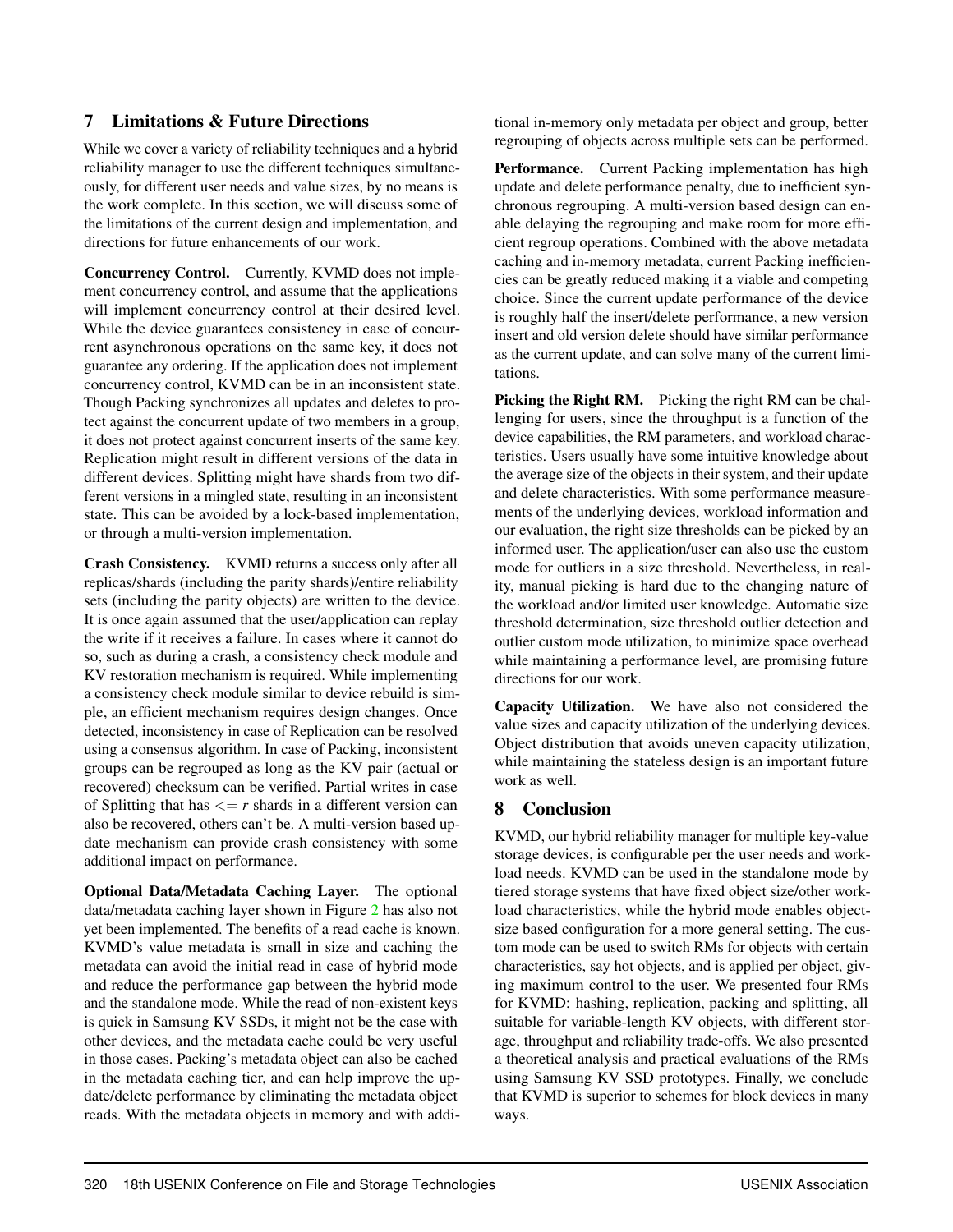### References

- <span id="page-13-0"></span>[1] Fay Chang, Jeffrey Dean, Sanjay Ghemawat, Wilson C. Hsieh, Deborah A. Wallach, Mike Burrows, Tushar Chandra, Andrew Fikes, and Robert E. Gruber. Bigtable: A Distributed Storage System for Structured Data. *ACM Transactions on Computer Systems (TOCS)*, 2008.
- [2] Giuseppe DeCandia, Deniz Hastorun, Madan Jampani, Gunavardhan Kakulapati, Avinash Lakshman, Alex Pilchin, Swaminathan Sivasubramanian, Peter Vosshall, and Werner Vogels. Dynamo: Amazon's Highly Available Key-value Store. *SIGOPS Oper. Syst. Rev.*, 2007.
- <span id="page-13-1"></span>[3] Avinash Lakshman and Prashant Malik. Cassandra: A Decentralized Structured Storage System. *SIGOPS Oper. Syst. Rev.*, 2010.
- <span id="page-13-2"></span>[4] Samsung Key Value SSD enables High Performance Scaling. [http://www.samsung.com/](http://www.samsung.com/semiconductor/global/file/insight/2017/08/Samsung_Key_Value_SSD_enables_High_Performance_Scaling-0.pdf ) [semiconductor/global/file/insight/2017/](http://www.samsung.com/semiconductor/global/file/insight/2017/08/Samsung_Key_Value_SSD_enables_High_Performance_Scaling-0.pdf ) [08/Samsung\\_Key\\_Value\\_SSD\\_enables\\_High\\_](http://www.samsung.com/semiconductor/global/file/insight/2017/08/Samsung_Key_Value_SSD_enables_High_Performance_Scaling-0.pdf ) Performance Scaling-0.pdf, August 2017.
- <span id="page-13-4"></span>[5] Yangwook Kang, Rekha Pitchumani, Pratik Mishra, Yang-suk Kee, Francisco Londono, Sangyoon Oh, Jongyeol Lee, and Daniel D. G. Lee. Towards Building a High-performance, Scale-in Key-value Storage System. In *Proceedings of the 12th ACM International Conference on Systems and Storage*, SYSTOR '19.
- [6] Y. Jin, H. W. Tseng, Y. Papakonstantinou, and S. Swanson. KAML: A Flexible, High-Performance Key-Value SSD. In *2017 IEEE International Symposium on High Performance Computer Architecture (HPCA)*, pages 373–384, Feb 2017.
- [7] The Seagate Kinetic Open Storage Vision. [https://www.seagate.com/tech-insights/](https://www.seagate.com/tech-insights/kinetic-vision-how-seagate-new-developer-tools-meets-the-needs-of-cloud-storage-platforms-master-ti/ ) [kinetic-vision-how-seagate-new-developer](https://www.seagate.com/tech-insights/kinetic-vision-how-seagate-new-developer-tools-meets-the-needs-of-cloud-storage-platforms-master-ti/ )[tools-meets-the-needs-of-cloud-storage](https://www.seagate.com/tech-insights/kinetic-vision-how-seagate-new-developer-tools-meets-the-needs-of-cloud-storage-platforms-master-ti/ )[platforms-master-ti/](https://www.seagate.com/tech-insights/kinetic-vision-how-seagate-new-developer-tools-meets-the-needs-of-cloud-storage-platforms-master-ti/ ), 2016.
- <span id="page-13-3"></span>[8] Rekha Pitchumani, James Hughes, and Ethan L. Miller. SMRDB: Key-value Data Store for Shingled Magnetic Recording Disks. In *Proceedings of the 8th ACM International Systems and Storage Conference*, SYSTOR '15, pages 18:1–18:11, 2015.
- <span id="page-13-5"></span>[9] Peter M. Chen, Edward K. Lee, Garth A. Gibson, Randy H. Katz, and David A. Patterson. RAID: Highperformance, Reliable Secondary Storage. *ACM Computing Surveys*, June 1994.
- <span id="page-13-6"></span>[10] OpenMPDK. KV SSD host software package. [https:](https://github.com/OpenMPDK/KVSSD) [//github.com/OpenMPDK/KVSSD](https://github.com/OpenMPDK/KVSSD).
- <span id="page-13-7"></span>[11] Intel(R) Intelligent Storage Acceleration Library. <https://github.com/01org/isa-l>, 2018.
- <span id="page-13-8"></span>[12] Flexible I/O Tester. [https://github.com/axboe/](https://github.com/axboe/fio) [fio](https://github.com/axboe/fio).
- <span id="page-13-9"></span>[13] KV Benchmark. [https://github.com/OpenMPDK/](https://github.com/OpenMPDK/KVSSD/tree/master/application/kvbench) [KVSSD/tree/master/application/kvbench](https://github.com/OpenMPDK/KVSSD/tree/master/application/kvbench).
- <span id="page-13-10"></span>[14] Maheswaran Sathiamoorthy, Megasthenis Asteris, Dimitris Papailiopoulos, Alexandros G. Dimakis, Ramkumar Vadali, Scott Chen, and Dhruba Borthakur. XORing Elephants: Novel Erasure Codes for Big Data. *Proceedings of the VLDB Endowment*, March 2013.
- <span id="page-13-11"></span>[15] Daniel Ford, François Labelle, Florentina I. Popovici, Murray Stokely, Van-Anh Truong, Luiz Barroso, Carrie Grimes, and Sean Quinlan. Availability in Globally Distributed Storage Systems. In *Proceedings of the 9th USENIX Conference on Operating Systems Design and Implementation*, OSDI'10, 2010.
- <span id="page-13-12"></span>[16] Sangwhan Moon and A. L. Narasimha Reddy. Does RAID Improve Lifetime of SSD Arrays? *ACM Transactions on Storage (TOS)*, June 2016.
- <span id="page-13-13"></span>[17] I. S. Reed and G. Solomon. Polynomial Codes Over Certain Finite Fields. *Journal of the Society for Industrial and Applied Mathematics*, 1960.
- <span id="page-13-14"></span>[18] Johannes Blömer, Malik Kalfane, Richard Karp, Marek Karpinski, Michael Luby, and David Zuckerman. An XOR-Based Erasure-Resilient Coding Scheme. Technical Report TR-95-048, International Computer Science Institute, 1995.
- <span id="page-13-15"></span>[19] M. Blaum and R. M. Roth. On Lowest Density MDS Codes. *IEEE Transactions on Information Theory*, January 1999.
- <span id="page-13-16"></span>[20] Qin Xin, Ethan L. Miller, Thomas Schwarz, Darrell D. E. Long, Scott A. Brandt, and Witold Litwin. Reliability mechanisms for very large storage systems. In *Proceedings of the 20 th IEEE/11 th NASA Goddard Conference on Mass Storage Systems and Technologies (MSST'03)*, MSST '03, 2003.
- <span id="page-13-17"></span>[21] Introduction to Lustre Architecture. [http://wiki.](http://wiki.lustre.org/images/6/64/LustreArchitecture-v4.pdf) [lustre.org/images/6/64/LustreArchitecture](http://wiki.lustre.org/images/6/64/LustreArchitecture-v4.pdf)[v4.pdf](http://wiki.lustre.org/images/6/64/LustreArchitecture-v4.pdf), 2017.
- <span id="page-13-18"></span>[22] Brad Calder, Ju Wang, Aaron Ogus, Niranjan Nilakantan, Arild Skjolsvold, Sam McKelvie, Yikang Xu, Shashwat Srivastav, Jiesheng Wu, Huseyin Simitci, Jaidev Haridas, Chakravarthy Uddaraju, Hemal Khatri, Andrew Edwards, Vaman Bedekar, Shane Mainali, Rafay Abbasi, Arpit Agarwal, Mian Fahim ul Haq, Muhammad Ikram ul Haq, Deepali Bhardwaj, Sowmya Dayanand, Anitha Adusumilli, Marvin McNett, Sriram Sankaran, Kavitha Manivannan, and Leonidas Rigas. Windows